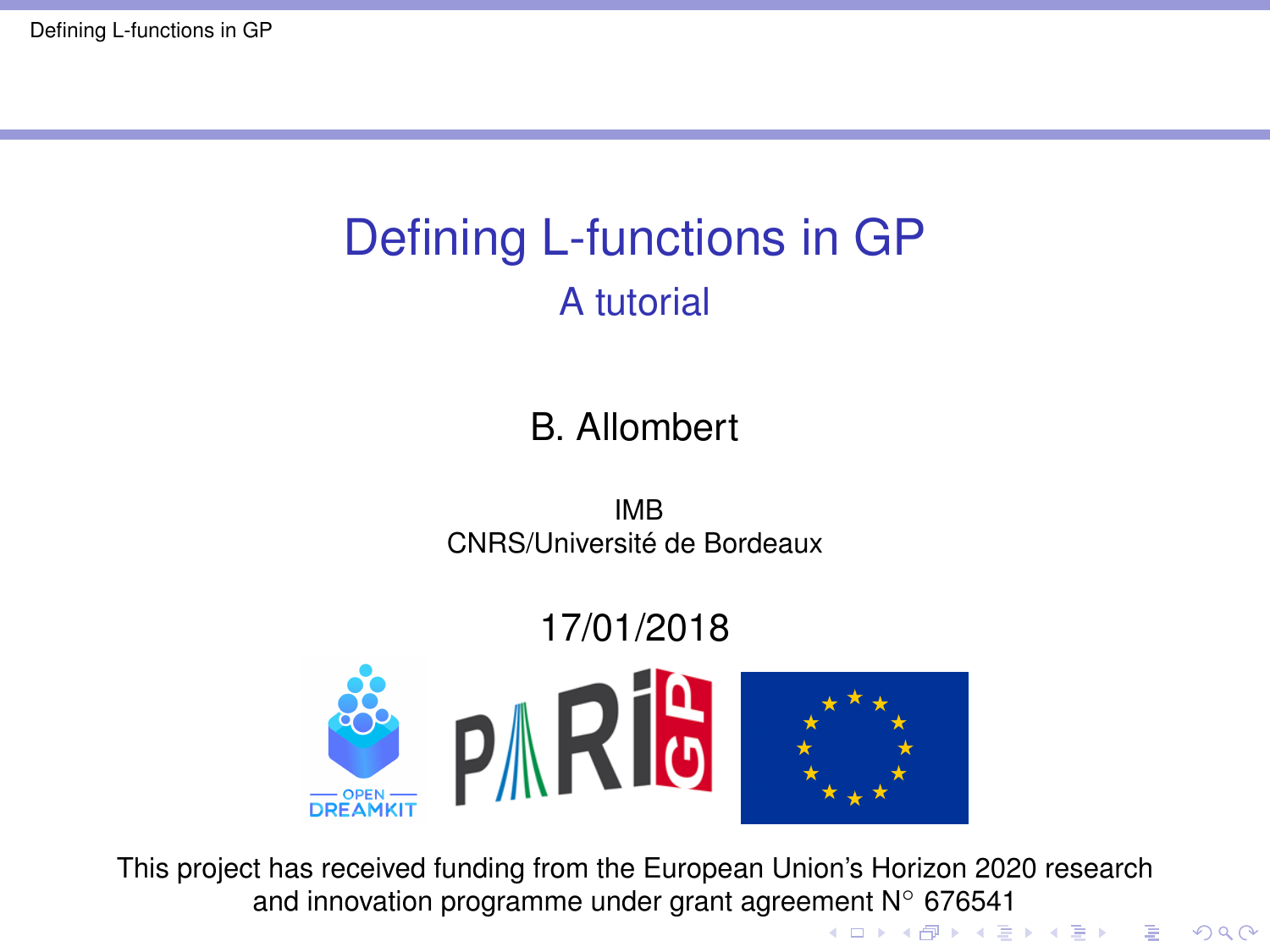## <span id="page-1-0"></span>Riemann  $\zeta$  function

```
? Zeta = lfuncreate(1)
\text{81} = [\text{[Vecsmall([1]),1],0,[0],1,1,1,1,1}]? lfun(Zeta,2)
%2 = 1.6449340668482264364724151666460251892
? lfun(Zeta,0,1)
%3 = -0.91893853320467274178032973640561763986
? lfun(Zeta,1)
64 = 1.000000000000*x^2-1+0(x^0)? lfun(Zeta, 1+x+O(x^10))\text{\%5} = 1.000000000* x^2-1+0.5772156+0.0728158*x-0.00484? lfunzeros(Zeta,20)
%6 = [14.134725141734693790457251983562470271]
? lfunlambda(Zeta,2)
%7 = 0.52359877559829887307710723054658381403K ロ > K 個 > K 差 > K 差 > → 差 → の Q Q →
```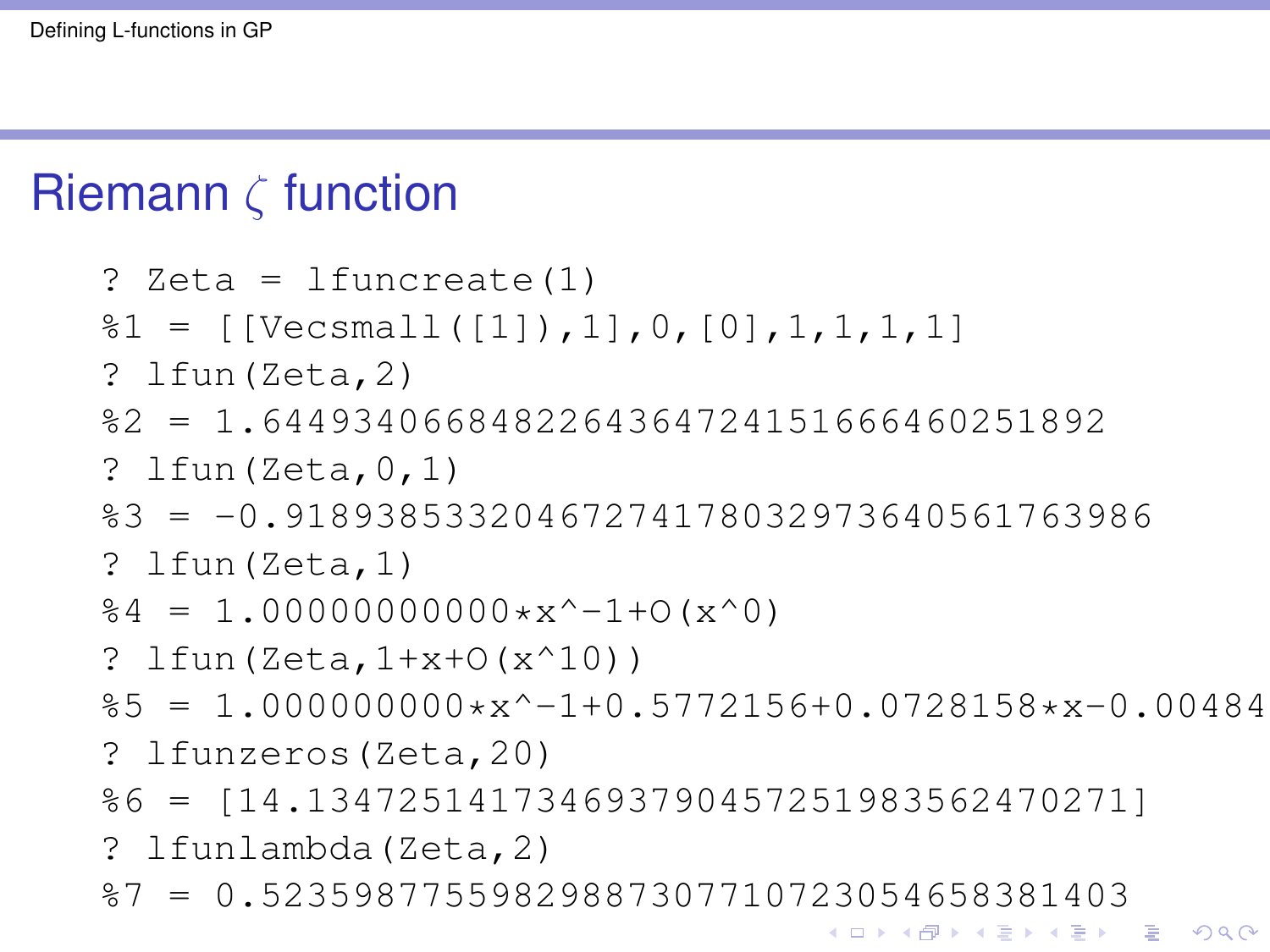## Dirichlet *L* functions

```
? G=znstar(4,1); G.clqp
87 = [2, [2], [3]? Dir=lfuncreate([G,[1]]); Dir[2..5]
88 = [0, [1], 1, 4]? lfunan(Dir,30)
%9 = [1,0,-1,0,1,0,-1,0,1,0,-1,0,1,0,-1,0,1,0,-1,0,1,0,-1,0,1,0,-1,0,1,0]
? lfun(Dir,2)
%10 = 0.91596559417721901505460351493238411078
? Catalan
%11 = 0.91596559417721901505460351493238411077? znconreyexp(G,[1])
812 = 3? lfun(Mod(3,4),2)
%13 = 0.91596559417721901505460351493238411078KEL KALE KEL KEL KAR
```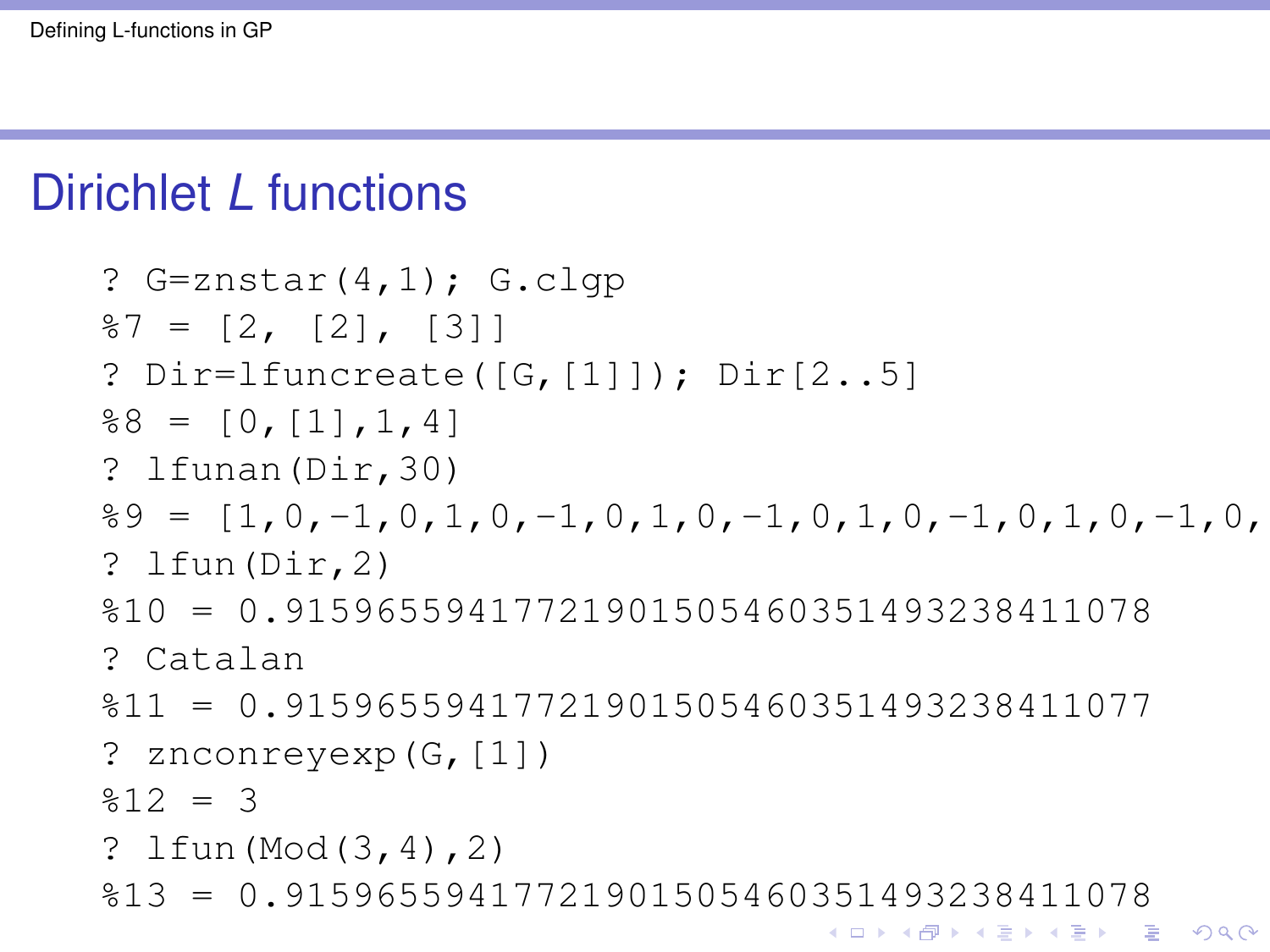## Dedekind  $\zeta$  functions

```
? Dedek = lfuncreate(x^2+1); Dedek[2..5]§14 = [0, [0,1], 1,4]? lfun(Dedek,2)
%15 = 1.5067030099229850308865650481820713960
? zeta(2)*Catalan
%16 = 1.5067030099229850308865650481820713960
? L=lfunmul(Zeta, Mod(3,4));
? lfun(L,2)
%18 = 1.5067030099229850308865650481820713960
? L2=lfundiv(Dedek,1);
? lfun(L2,2)
%20 = 0.91596559417721901505460351493238411078
```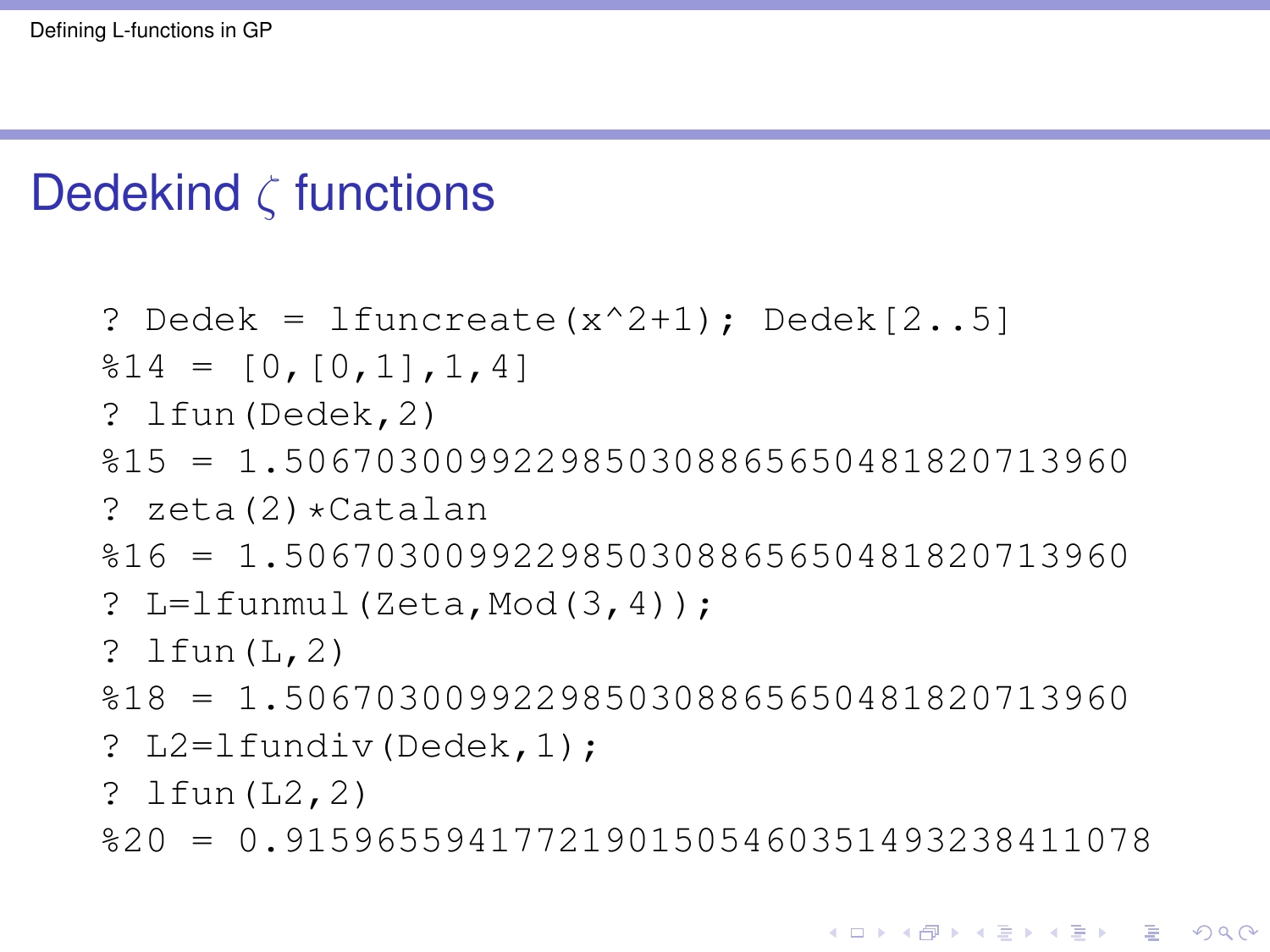# elliptic curves

For the elliptic curve 
$$
y^2 + y = x^3 - x^2 - 10x - 20
$$
:

? E = ellinit([0,-1,1,-10,-20]); ? lfun(E,1) %21 = 0.25384186085591068433775892335090946104 ? ellbsd(E) %22 = 0.25384186085591068433775892335090946105 ? lfuncreate(E)[2..5] %23 = [0,[0,1],2,11]

K ロ ▶ K @ ▶ K 할 > K 할 > 1 할 > 1 9 Q Q \*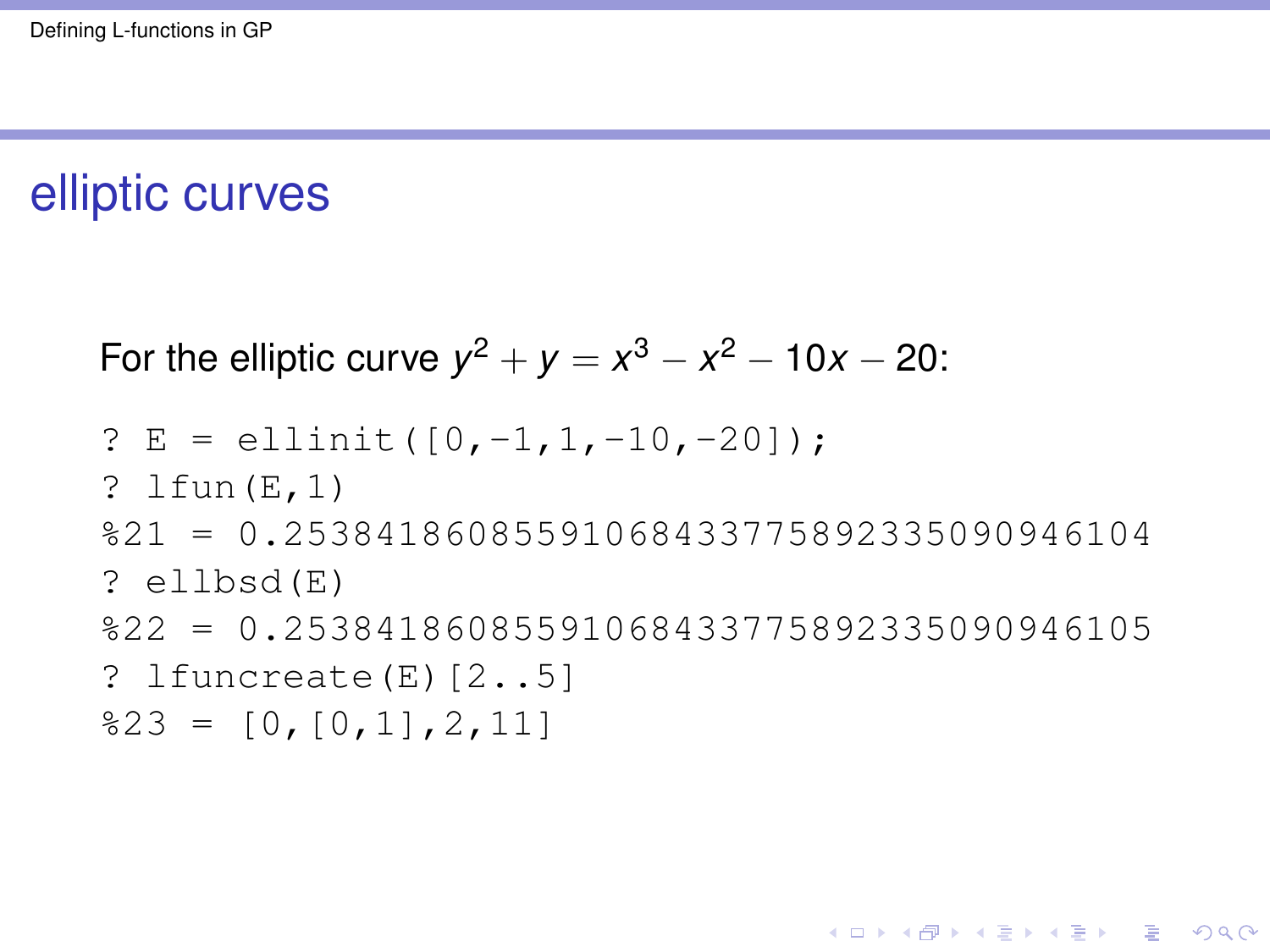#### Elliptic curves over number fields

We define the elliptic curve  $y^2 + xy + \phi x = x^3 + (\phi + 1)x^2 + x$ over the field  $\mathbb{Q}(\sqrt{2})$  $\overline{5}$ ) where  $\phi = \frac{1+\sqrt{5}}{2}$  $\frac{1}{2}$ .

```
? nf = nfinite(a^2-5);
? phi = (1+a)/2;
? E = ellipti([1,phi+1,phi,phi,0], nf);? E.j
827 = Mod(-53104/31*a-1649/31,a^2-5)? E.disc
828 = Mod(-8*at17, a^2-5)? N = ellqlobalred(E) [1]829 = [31, 13; 0, 1]? tor = elltors(E) \setminus Z/8Z
830 = [8, [8], [\lceil -1, \text{Mod}(-1/2 \star a + 1/2, a^2 - 5)]]
```
**KORK ERKER ADAM ADA**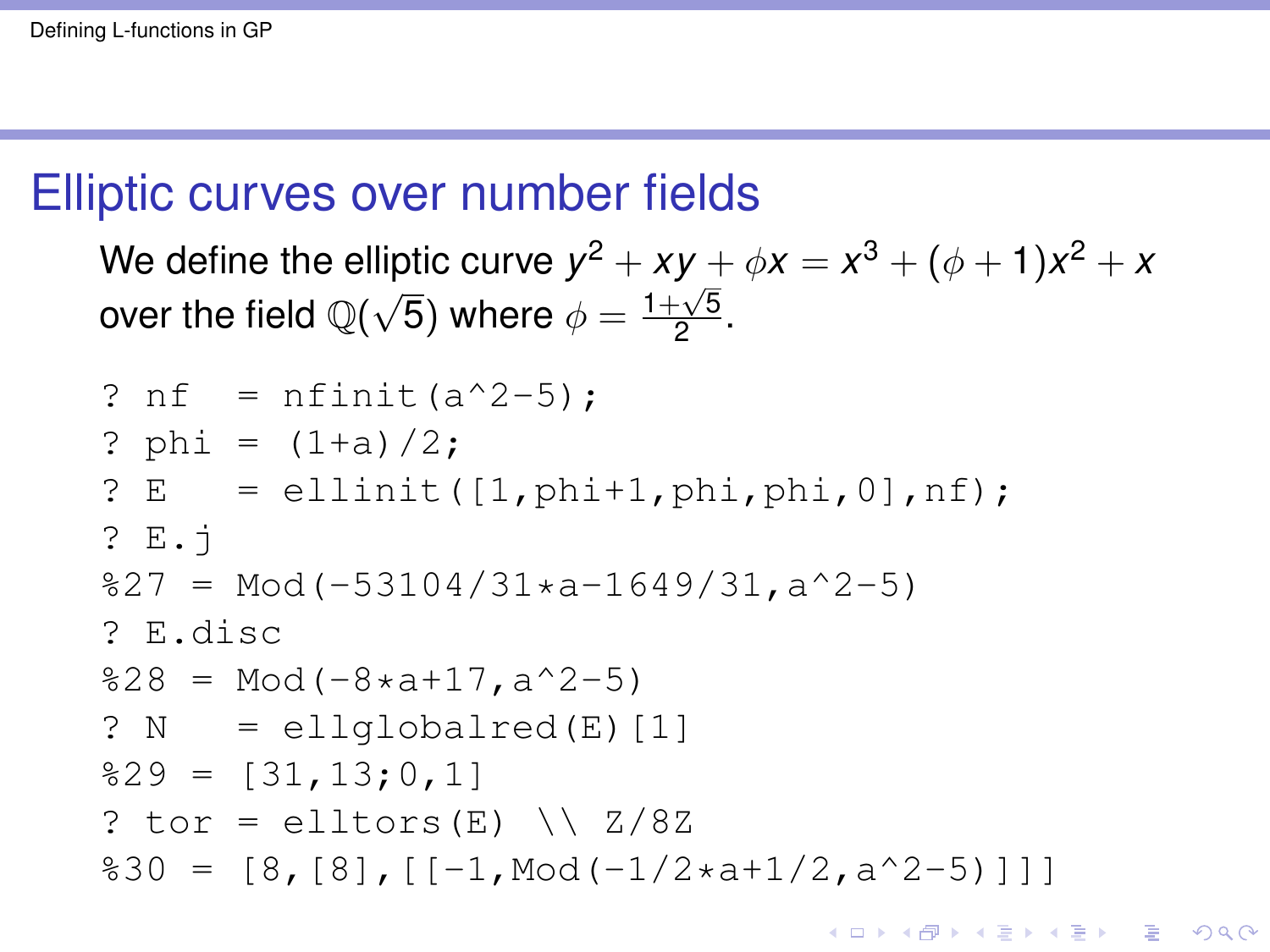## Elliptic curves over number fields

We check the BSD conjecture for *E*.

```
? om = E.omeqa%16 = [[3.05217315,-2.39884477*I],
% [8.43805989,4.21902994-1.57216679*I]]
? per = \text{om}[1][1]*\text{om}[2][1];? tan = elltamagawa(E)$18 = 2? bsd = (\text{per}*\text{tan}) / (\text{tor}[1]^2*\text{sqrt}(\text{abs}(nf.disc)))%19 = 0.35992895949803944944002575466348575048
? ellbsd(E)
%20 = 0.35992895949803944944002575466348575048
? LI = Ifun(E,1)%21 = 0.35992895949803944944002575466348575048
```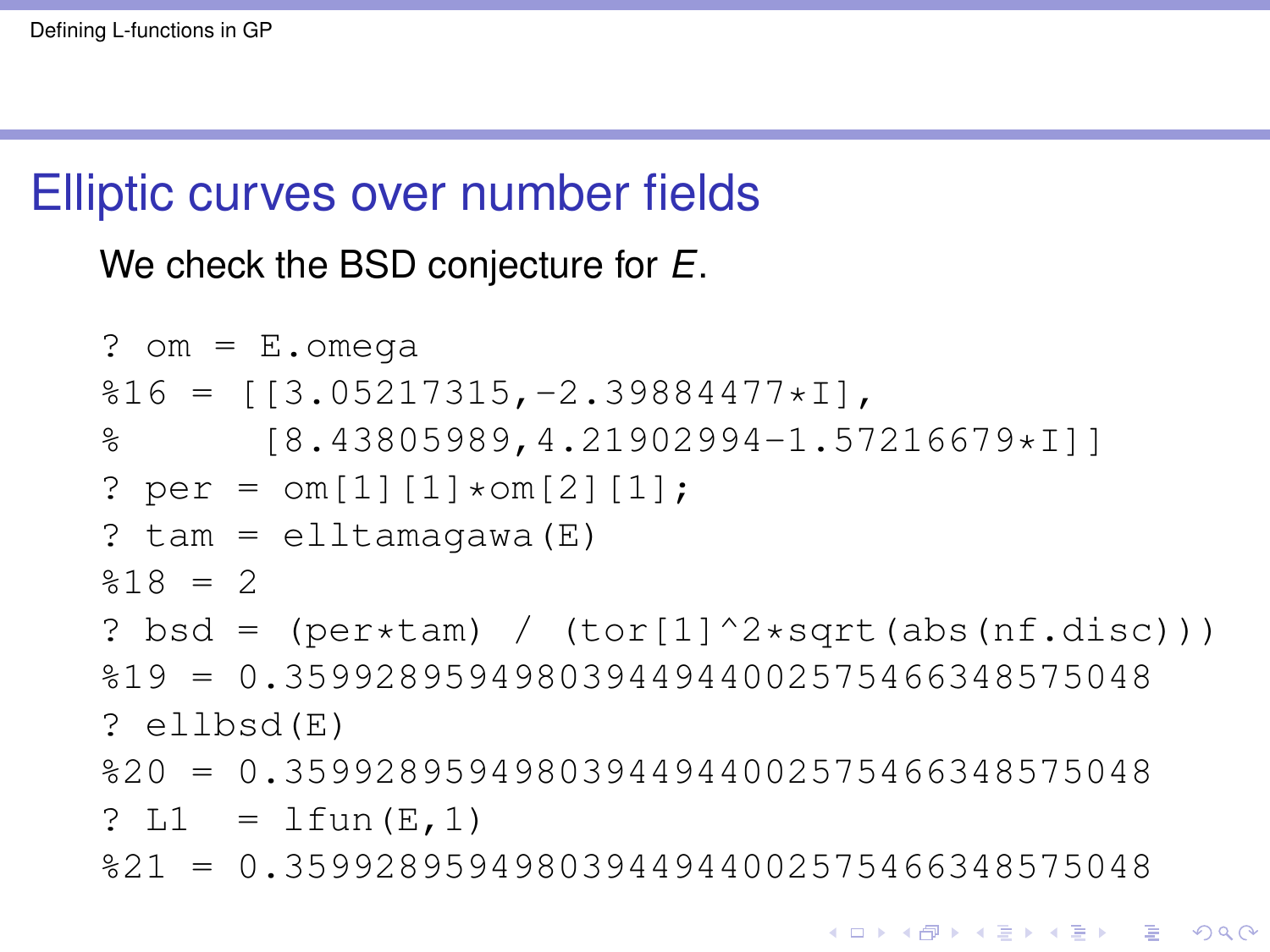#### lfuntwist

lfuntwist allows to twist an *L* function by a Dirichlet character. The conductors need to be coprime.

```
? E = ellinit([0,-1,1,-10,-20]):
? L=lfuntwist(E, Mod(2,5)):
? lfunan(E,10)
83 = [1,-2,-1,2,1,2,-2,0,-2,-2]? lfunan(Mod(2,5),10)
64 = [1, I, -I, -1, 0, 1, I, -I, -1, 0]? lfunan(L,10)
85 = [1, -2 \times 1, 1, -2, 0, 2, -2 \times 1, 0, 2, 0]
```
**KORKARA KERKER DAGA**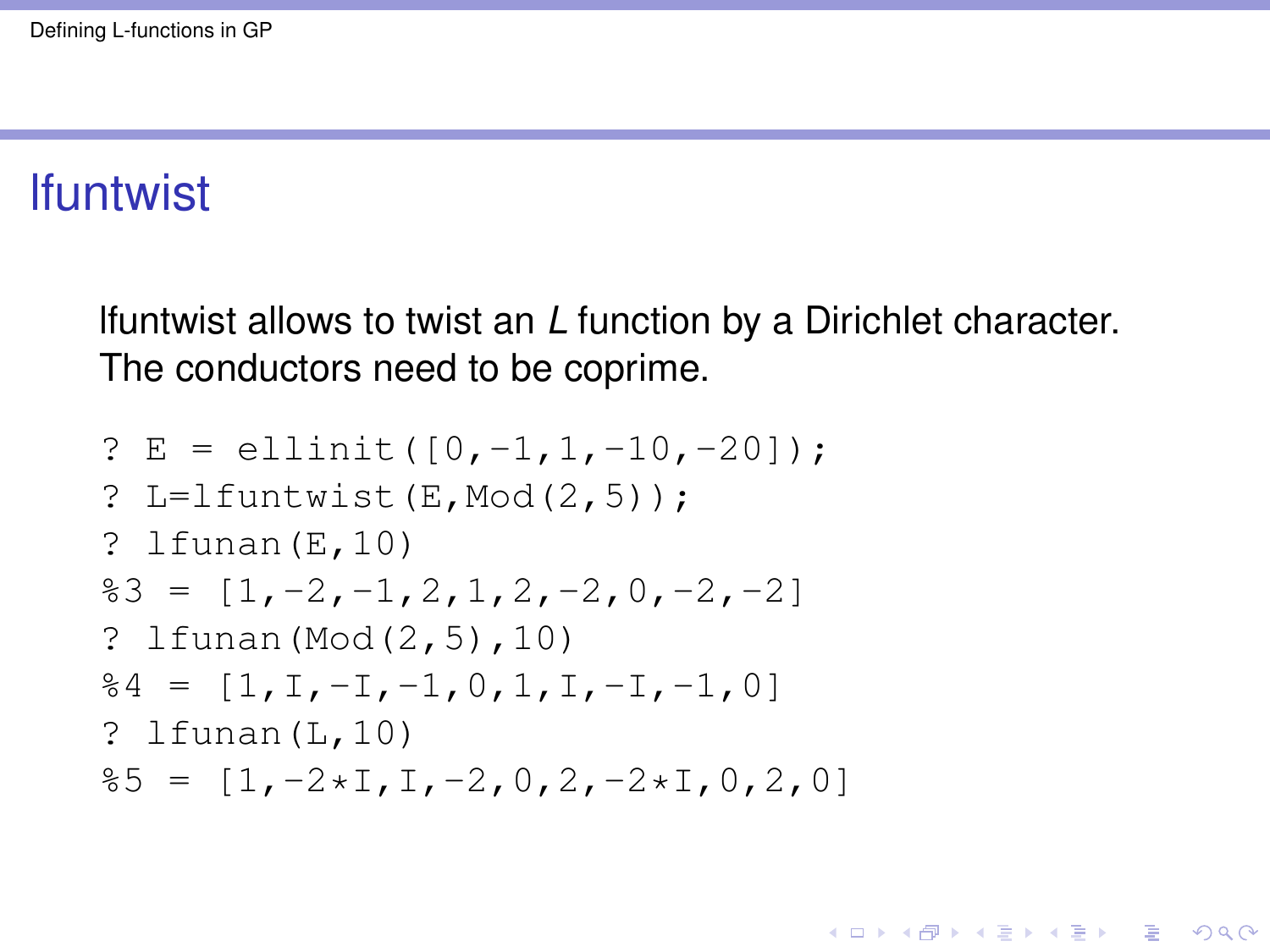## lfuntwist

We redefine the curve over  $\mathbb{Q}(\zeta_5)$ .

? 
$$
nf = n \cdot (p \cdot o \cdot o \cdot (5, 'a))
$$

? E2=ellinit(E[1..5],nf);

? 
$$
localbitprec(64);
$$
 Ifun(E2,2)

$$
$8 = 1.0543811873412420765
$$

? L2=1funtwist(E, Mod
$$
(4, 5)
$$
);

?  $lfun(E,2)*lfun(L2,2)*norm(lfun(L,2))$ 

```
%10 = 1.0543811873410821651289745964738865962
```
K ロ ▶ K @ ▶ K 할 ▶ K 할 ▶ | 할 | K 9 Q Q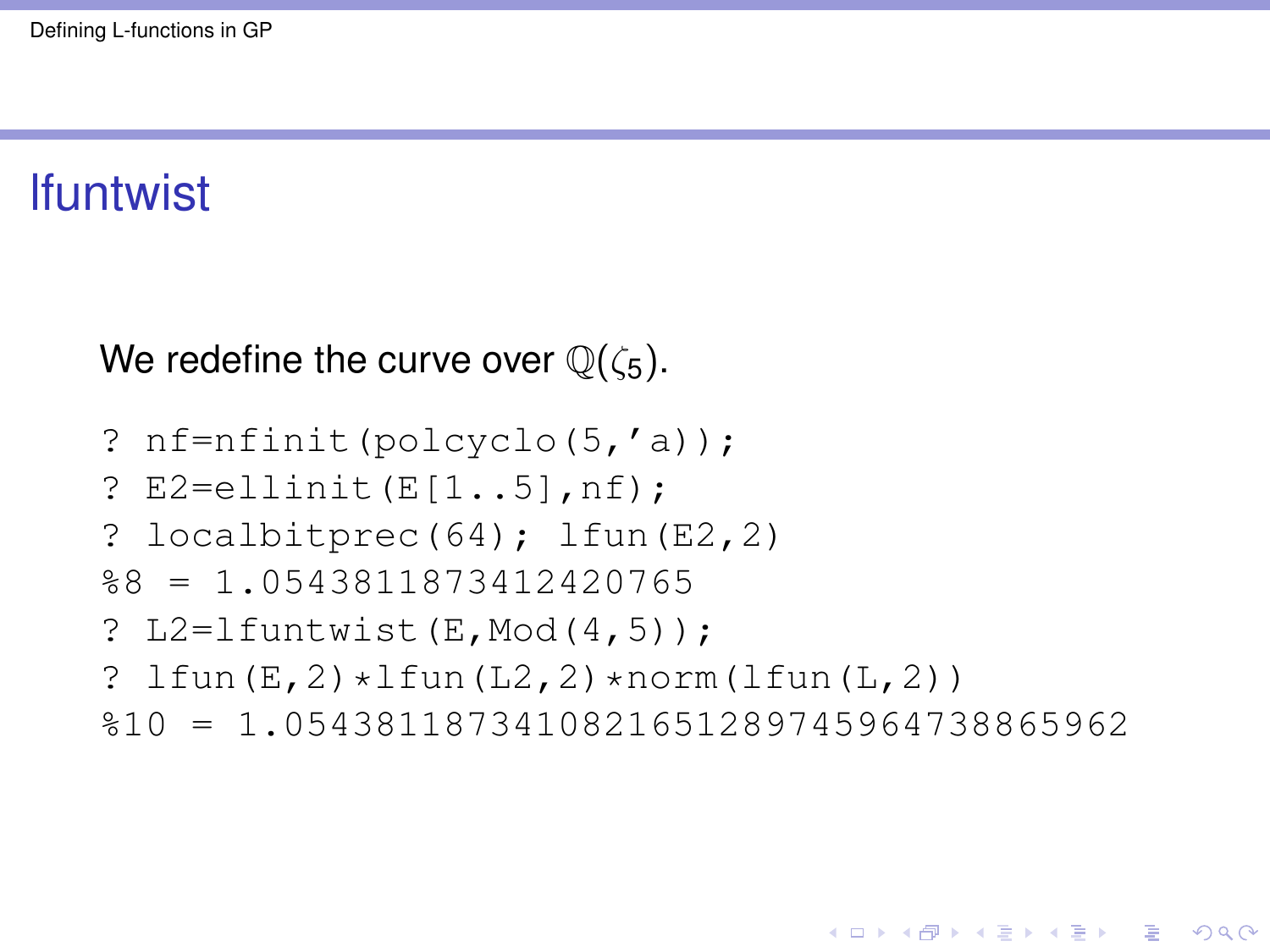## Genus-2 curve

For the genus-2 curve 
$$
y^2 + (x^3 + 1)y = x^2 + x
$$
:

```
? L=lfungenus2([x^2+x,x^3+1]);
? L[2..5]
812 = [0, [0, 0, 1, 1], 2, 249]? lfun(L,1)
%13 = 0.13154950701147875921340134301217526069
? lfunan(L,5)814 = [1, -2, -2, 1, 0]
```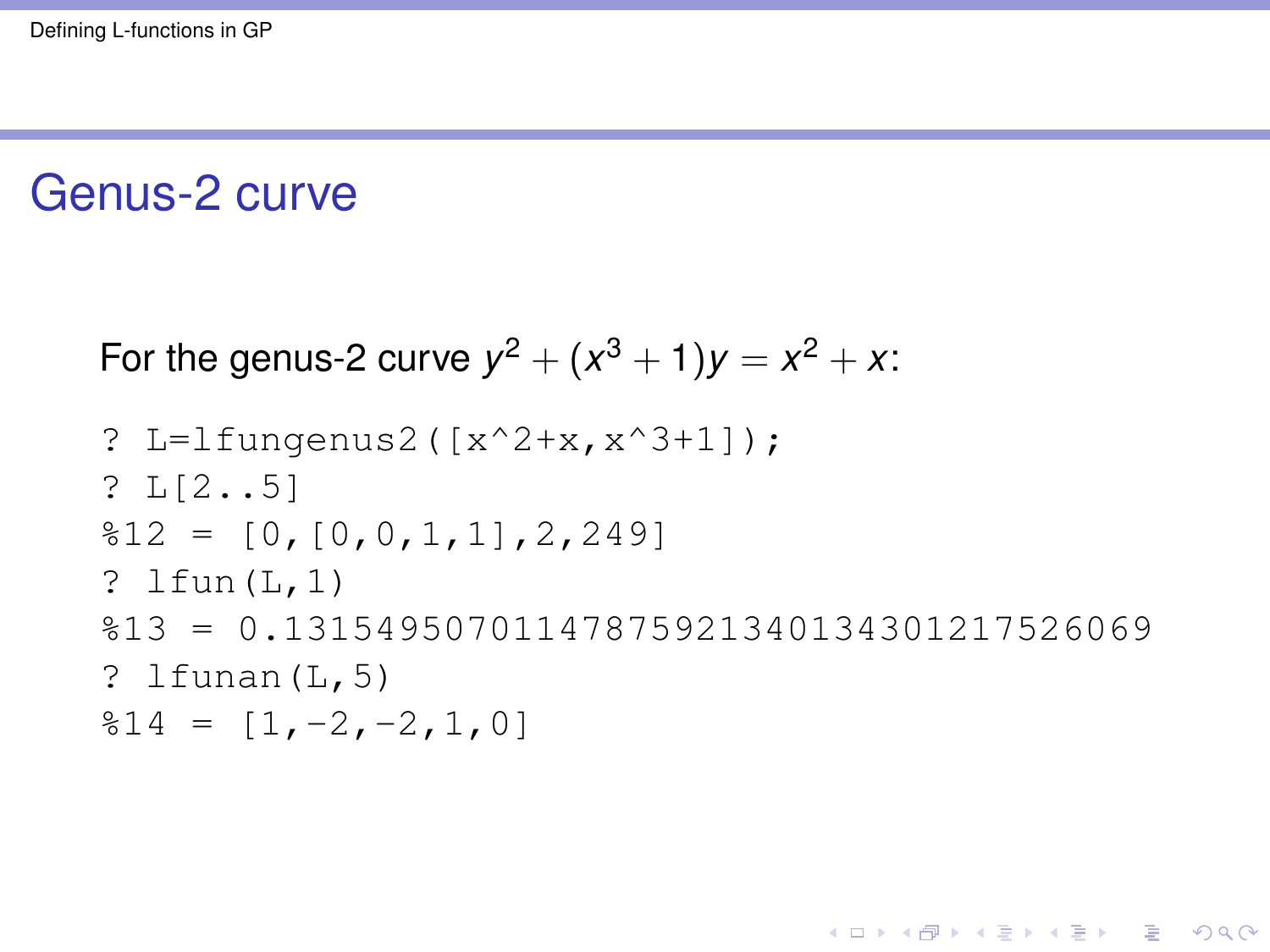## Hecke *L* functions

```
? bnf = bnfinit(a^2+23):
? bnr = bnrinit(bnf, 1);
? bnr.clgp
83 = [3, [3]]? Hecke = 1funcreate([bnr, [1]]);
? Hecke[2..5]
? z = lfun (Hecke, 0, 1)
%4 = 0.28119957432296184651205076406787829979+0.E-6? algdep(exp(z), 3)\frac{1}{2} = x^3 - x - 1
```
**KOD CONTRACT A BOAR KOD A CO**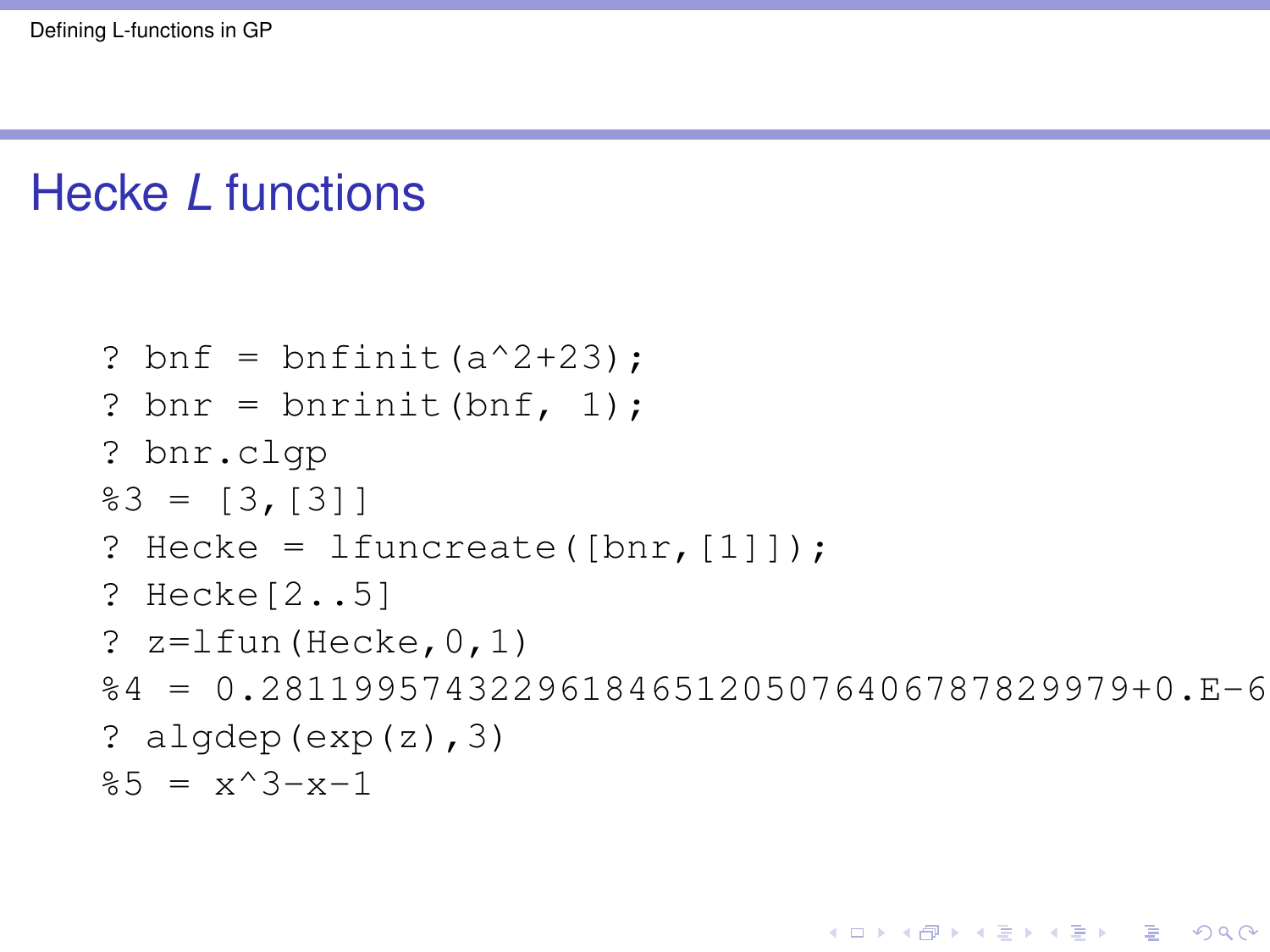# <span id="page-11-0"></span>Galois group

We start with a Galois extension of the rationals, here we start with a Galois extension of the rationals, here  $\mathbb{Q}(\sqrt[3]{2},\zeta_3) = \mathbb{Q}(\sqrt[6]{-108})$ , with Galois group isomorphic to  $\mathfrak{S}_3$ .

**KORK ERKER ADAM ADA** 

- ?  $N = n$ finit(x^6+108);
- ?  $G =$  qaloisinit  $(N)$ ;

*G* is the Galois group of *N*.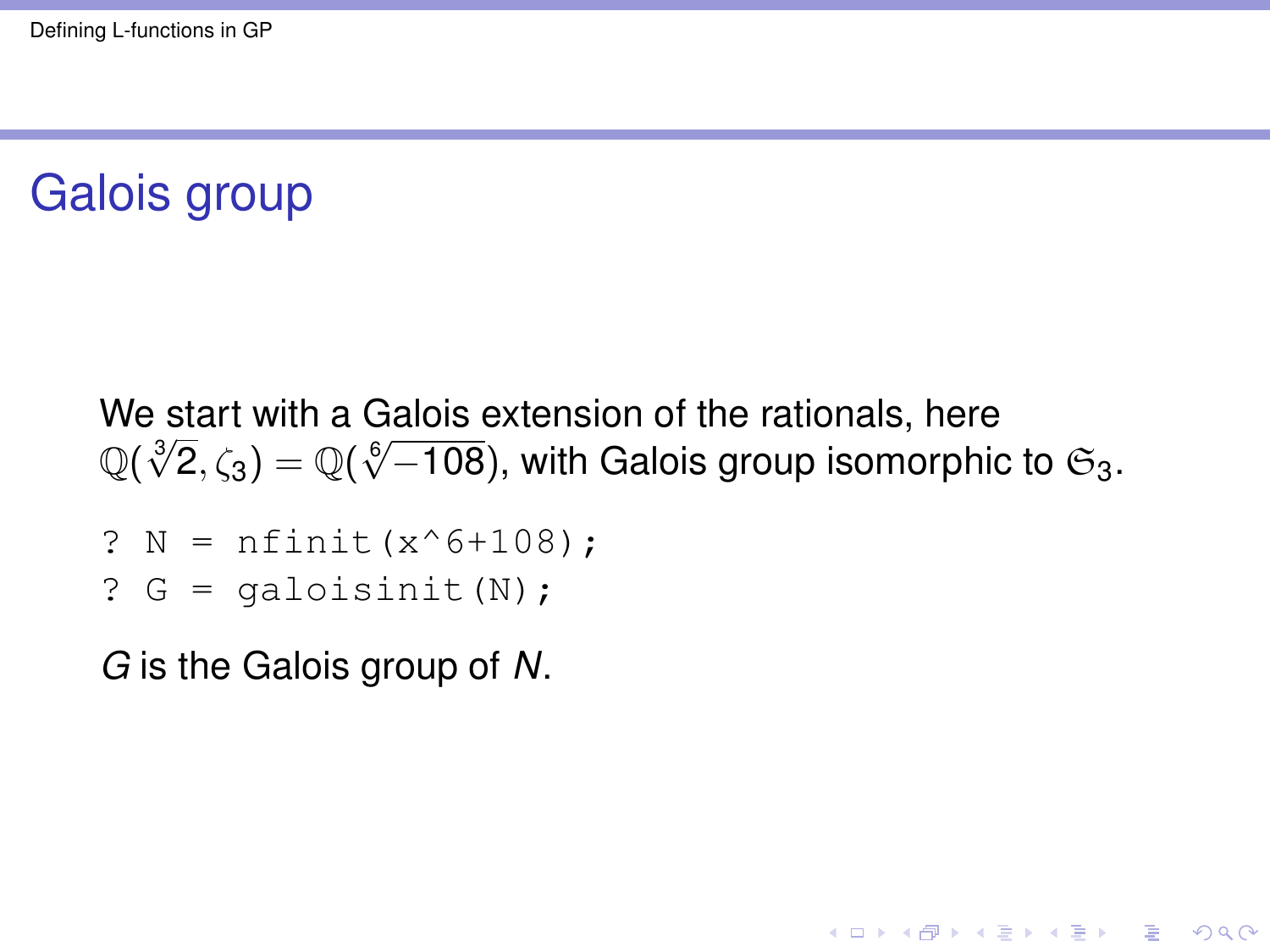## <span id="page-12-0"></span>Linear representation

```
[ T, o ] = qaloischartable(G);
? T\sim84 = [1 \ 1 \ 1]% [1 1 -1]
% [2 -1 0]
```
*T* is the character table of  $G \cong \mathfrak{S}_3$ , which is defined over Z. The first character is related to the trivial representation, the second to the signature, and the third to a faithful irreducible representation of dimension 2.

The ordering of the conjugacy classes is given by galoisconjclasses(G).

```
? galoisconjclasses(G)
%4 = [[Vecsmall([1,2,3,4,5,6])],[Vecsmall([3,1,2,6,4,5]),Vecsmall([2,3,1,5,6,4])],[Vecsmall([6,5,4,3,2,1]),Vecsmall([5,4,6,2,1,3]),Vecsmall([4,6,5,1,3,2])]]
```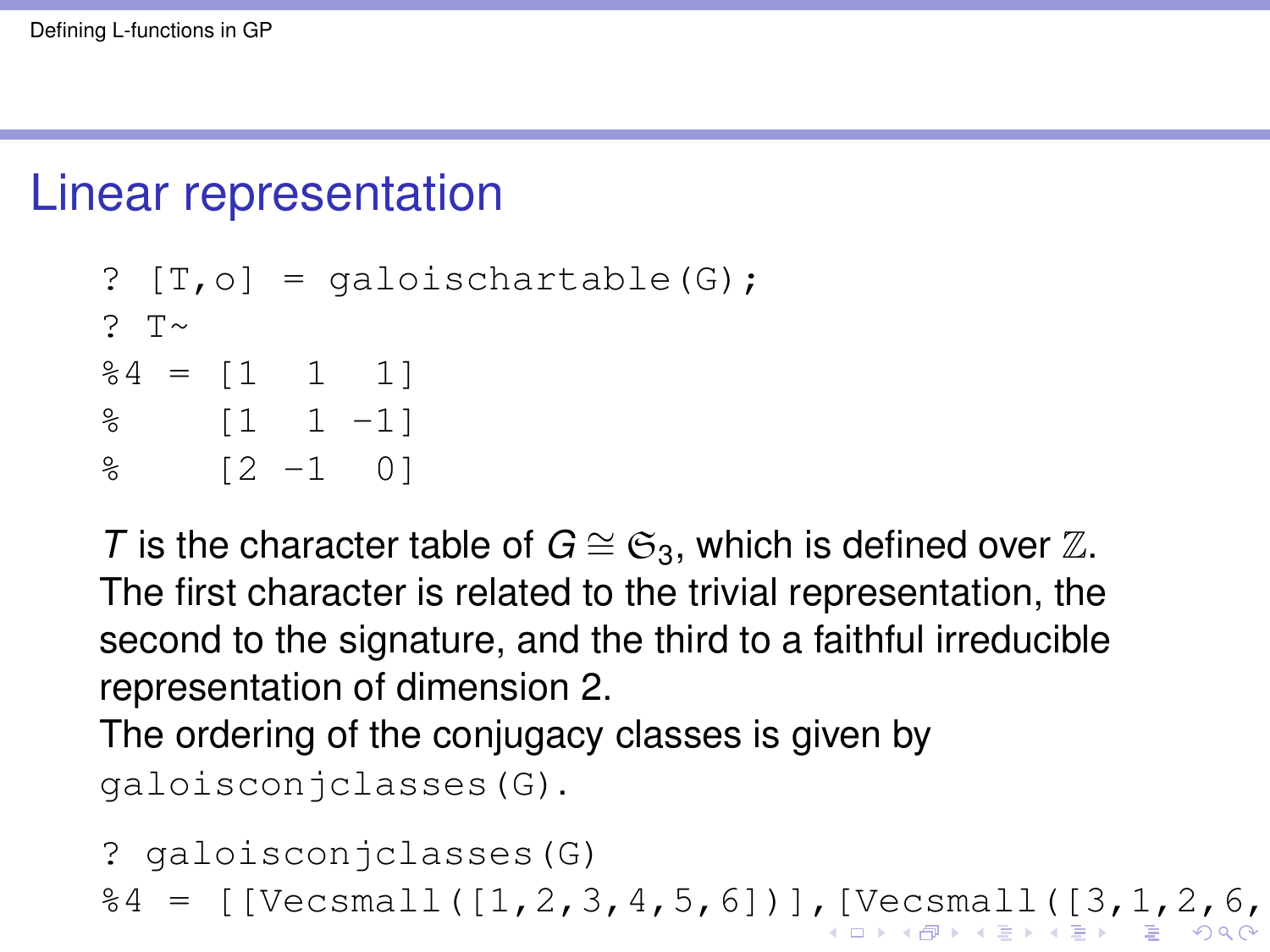## <span id="page-13-0"></span>Artin *L*-function

We compute the Artin function associated to the 3<sup>rd</sup> character.

```
? L = lfunartin(N, G, T[, 3], o);
? lfuncheckfeq(L)
%6 = -127? L[2..5]
87 = [0, [0, 1], 1, 108]? z = 1 fun (L, 0, 1)%8 = 1.3473773483293841009181878914456530463
? algdep(exp(z), 3)\%9 = x^3 - 3*x^2 - 3*x - 1
```
which suggests that this function is equal to a Hecke L-function.

```
? bnr = bnrinit(bnfinit(a^2+a+1), 6);
? lfunan([bnr, [1]], 100) = = lfunan(L, 100)
2811 = 1KORK ERKER ADAM ADA
```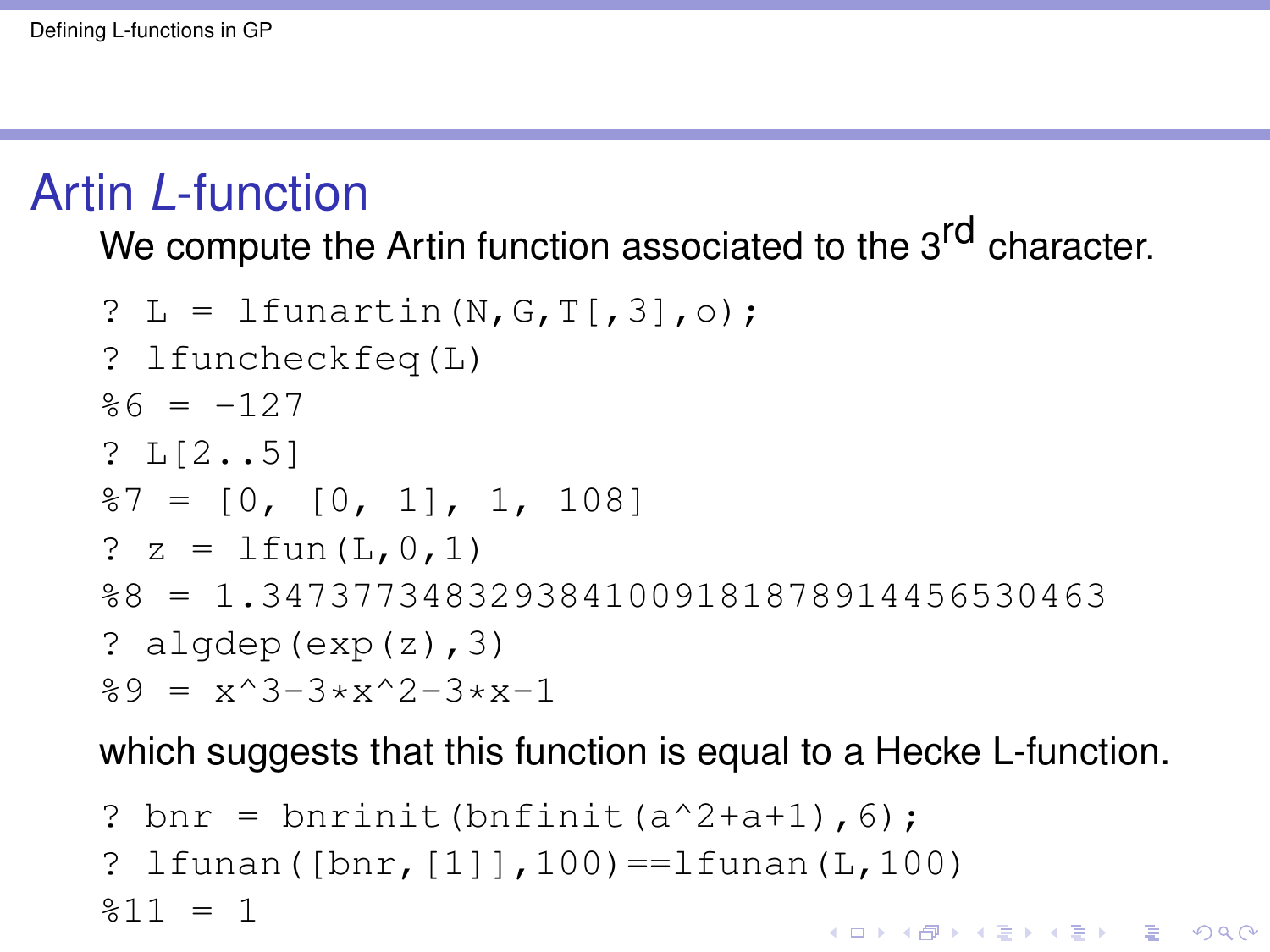## <span id="page-14-0"></span>A more interesting example

Let *E* be a model of the curve  $X_0(11)$  $E: y^2 + y = x^3 - x^2 - 10x - 20$ , we build the field  $\mathbb{Q}(E[3])$ generated by the coordinates of the points of 3-torsions.

? E=ellinit([0,-1,1,-10,-20]); \\ or ellinit("11a1") if elldata is available ? P=elldivpol(E,3) %13 = 3\*x^4-4\*x^3-60\*x^2-237\*x-21 ? Q=polresultant(P,y^2-elldivpol(E,2)); %14 = 27\*y^8+108\*y^7-4813\*y^6-14817\*y^5+162543\*y^4+349907\*y^3+267096\*y^2+89655\*y-101306819 ? R=nfsplitting(Q) %15 = y^48-36\*y^46+558\*y^44-4588\*y^42+24549\*y^40-116343\*y^38+448230\*y^36-607011\*y^34-2339472\*y^32+11589823\*y^30+647445\*y^28+51237771\*y^26-174384162\*y^24+186030660\*y^22-613287741\*y^20+356831711\*y^18+24874998\*y^16+1451203998\*y^14+487478410\*y^12+1619789490\*y^10+753657696\*y^8+577265832\*y^6+416905137\*y^4+64039734\*y^2+10673289

This defines a Galois extension of  $\mathbb Q$  with Galois group  $GL_2(\mathbb F_3)$ .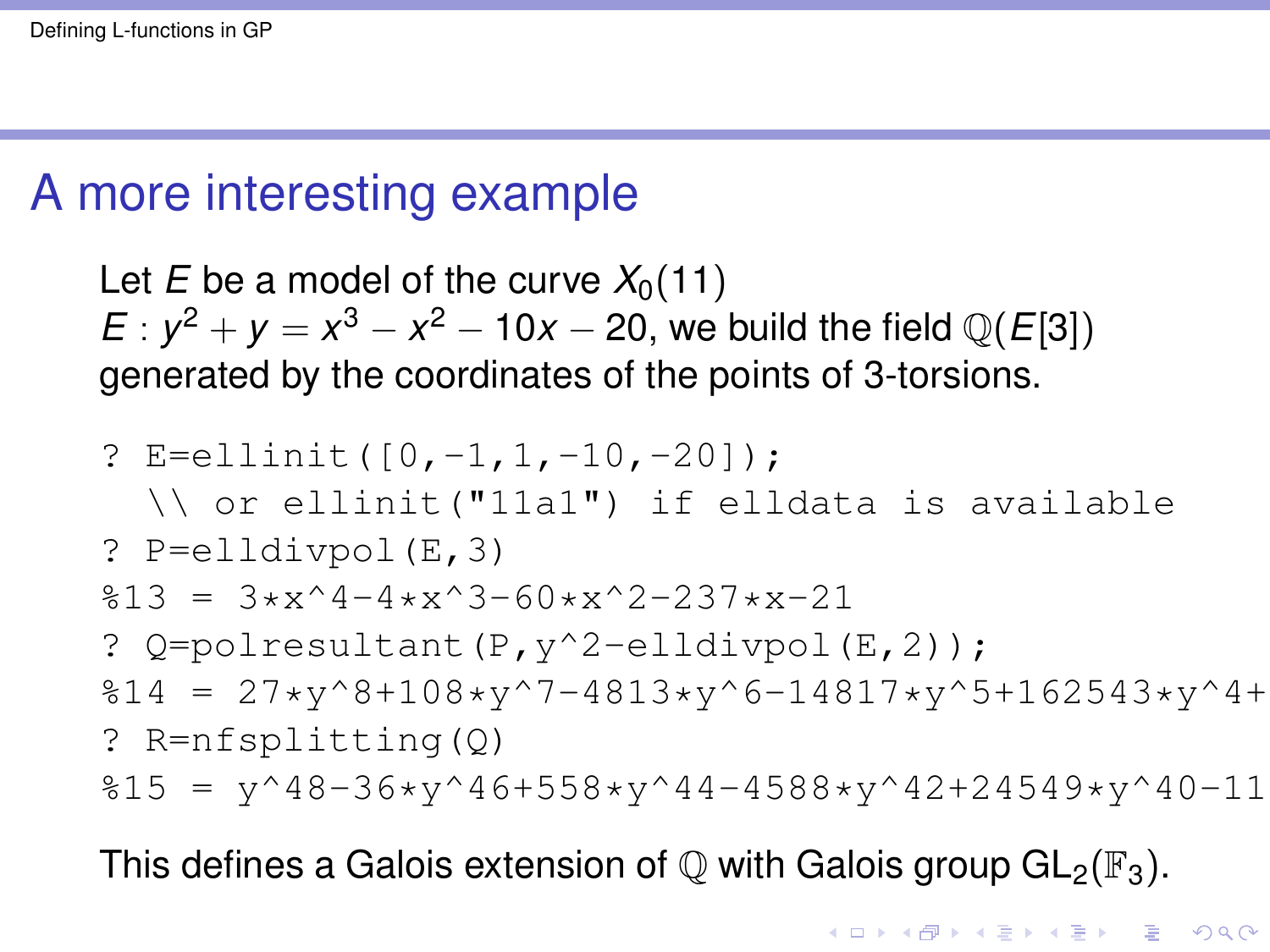## <span id="page-15-0"></span>Non monomial representation

? N=nfinit(R); G=galoisinit(N); ? [T,o]=galoischartable(G); T~ %17 = [1,1,1,1,1,1,1,1; % 1,1,-1,1,1,1,-1,-1; % 2,0,-y^3-y,1,-1,-2,0, y^3+y; % 2,0, y^3+y,1,-1,-2,0,-y^3-y; % 2,2,0,-1,-1,2,0,0; % 3,-1,-1,0,0,3,1,-1; % 3,-1,1,0,0,3,-1,1; % 4,0,0,-1,1,-4,0,0] ? o %18 = 8

*o* = 8 means t[h](#page-16-0)a[t](#page-16-0) the variable *y* denotes a [8-](#page-14-0)th [r](#page-14-0)[oo](#page-15-0)t [of](#page-0-0) [u](#page-20-0)[nit](#page-0-0)[y.](#page-20-0)

 $299$ 

Þ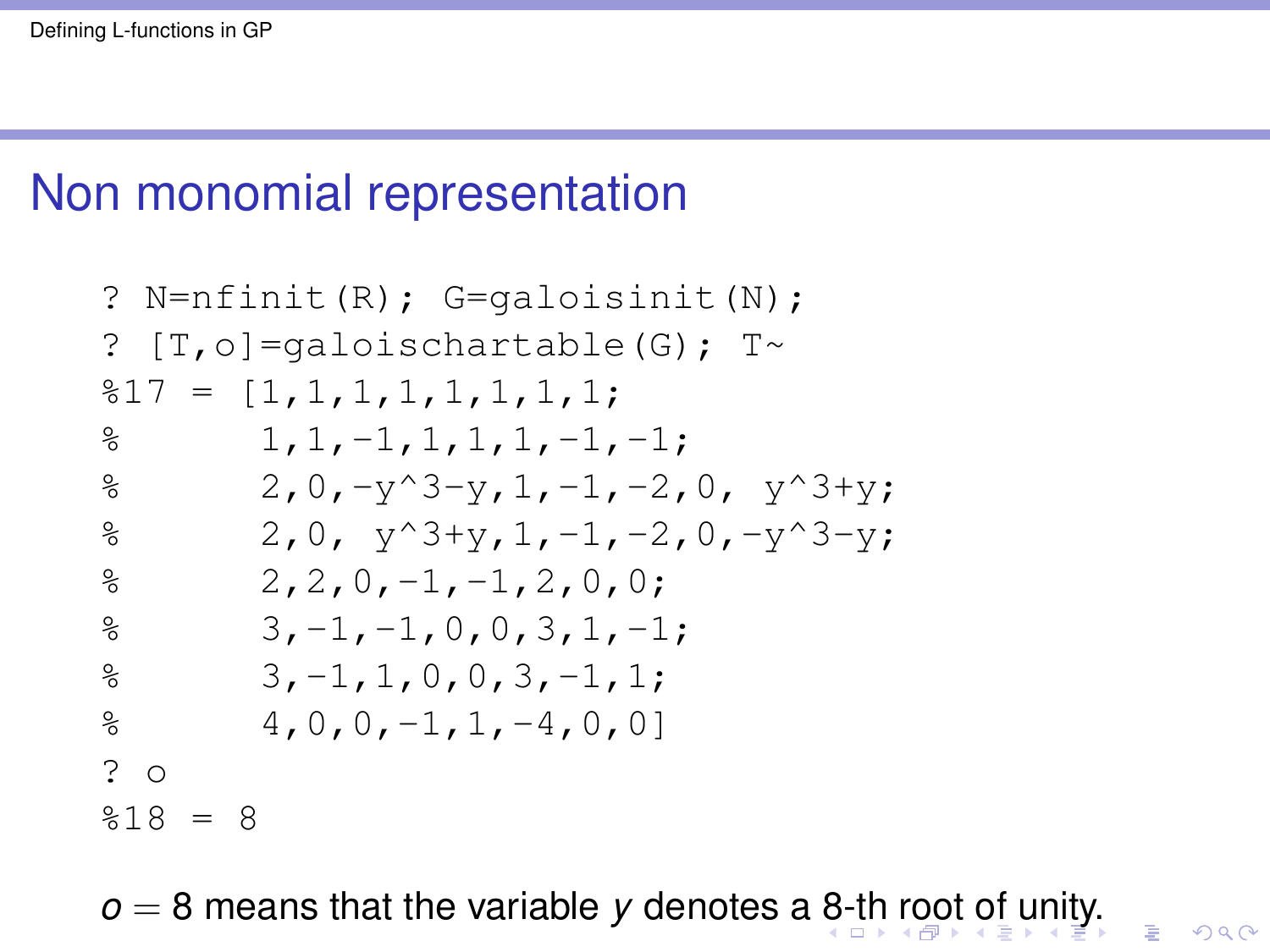## <span id="page-16-0"></span>Non monomial representation

```
? minpoly(Mod(y^3+y, polcyclo(o,y)))
\frac{1}{2}19 = x^22 + 2
```
So the coefficients are in  $\mathbb{Q}(\sqrt{2})$ −2). We use the third irreducible representation.

**KOD KARD KED KED BE YOUR** 

```
? L = Ifunartin(N,G,T[,3], o);? L[2..5]
821 = [0, [0,1], 1,3267]? lfuncheckfeq(L)
822 = -127
```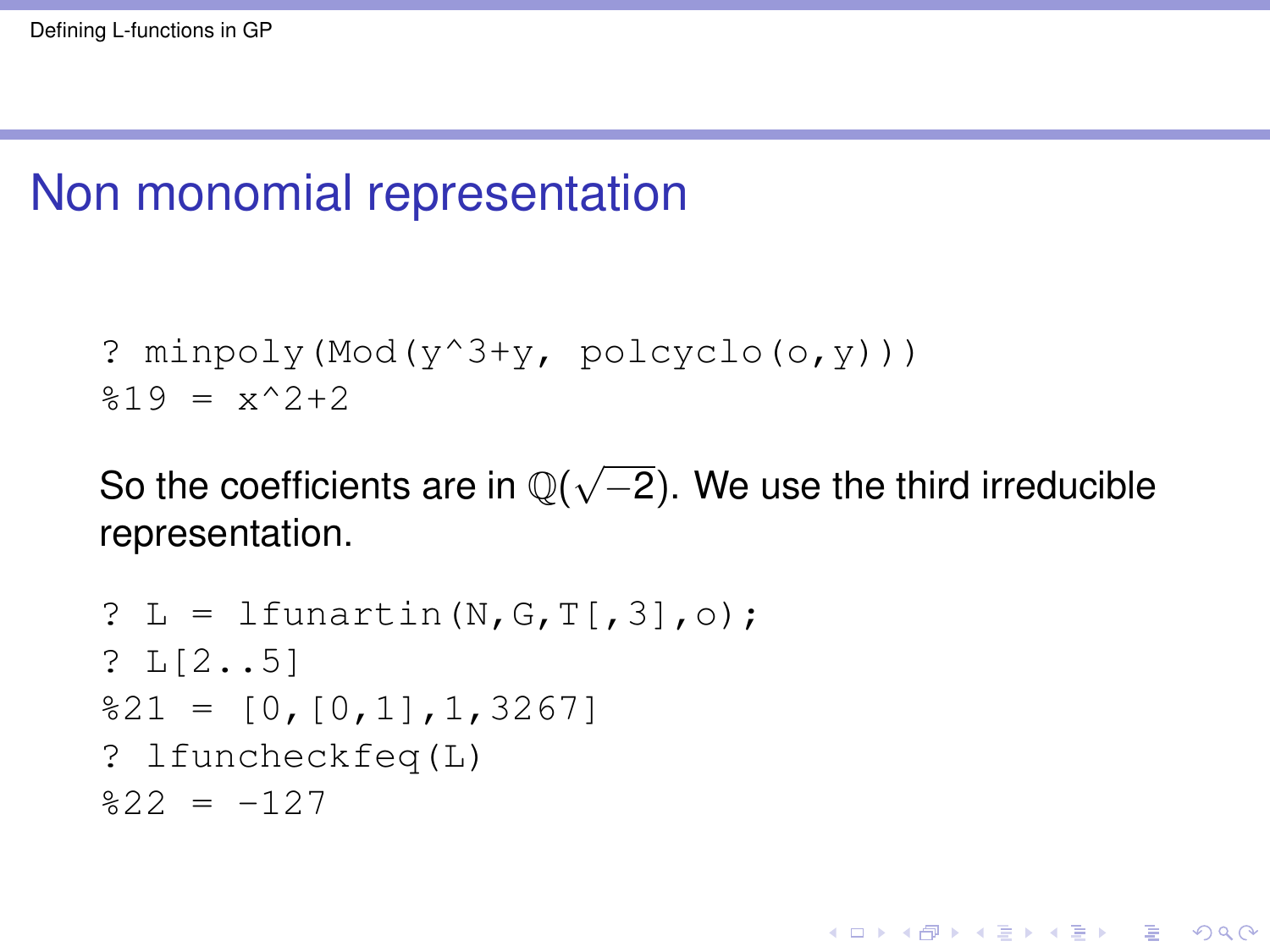## **Determinant**

```
? dT = qaloischardet(G, T[, 3], o)823 = [1,-1,-1,1,1,1,1,-1]? dL = Lfunartin(N, G, d, O);
? dL[2..5]825 = [0, 11, 1, 3];
```
So *L* is associate to a modular form of weight 1, level 3267 and Nebentypus  $\left(\frac{-3}{2}\right)$ .

```
? mf=mfinit([3267,1,-3],1);
? M=mfeigenbasis(mf);
? C=mfcoefs(M[3],100);
? mfembed(M[3], C)[2][2..-1]==lfunan(L,100)
29 = 1
```
**KOD KARD KED KED BE YOUR**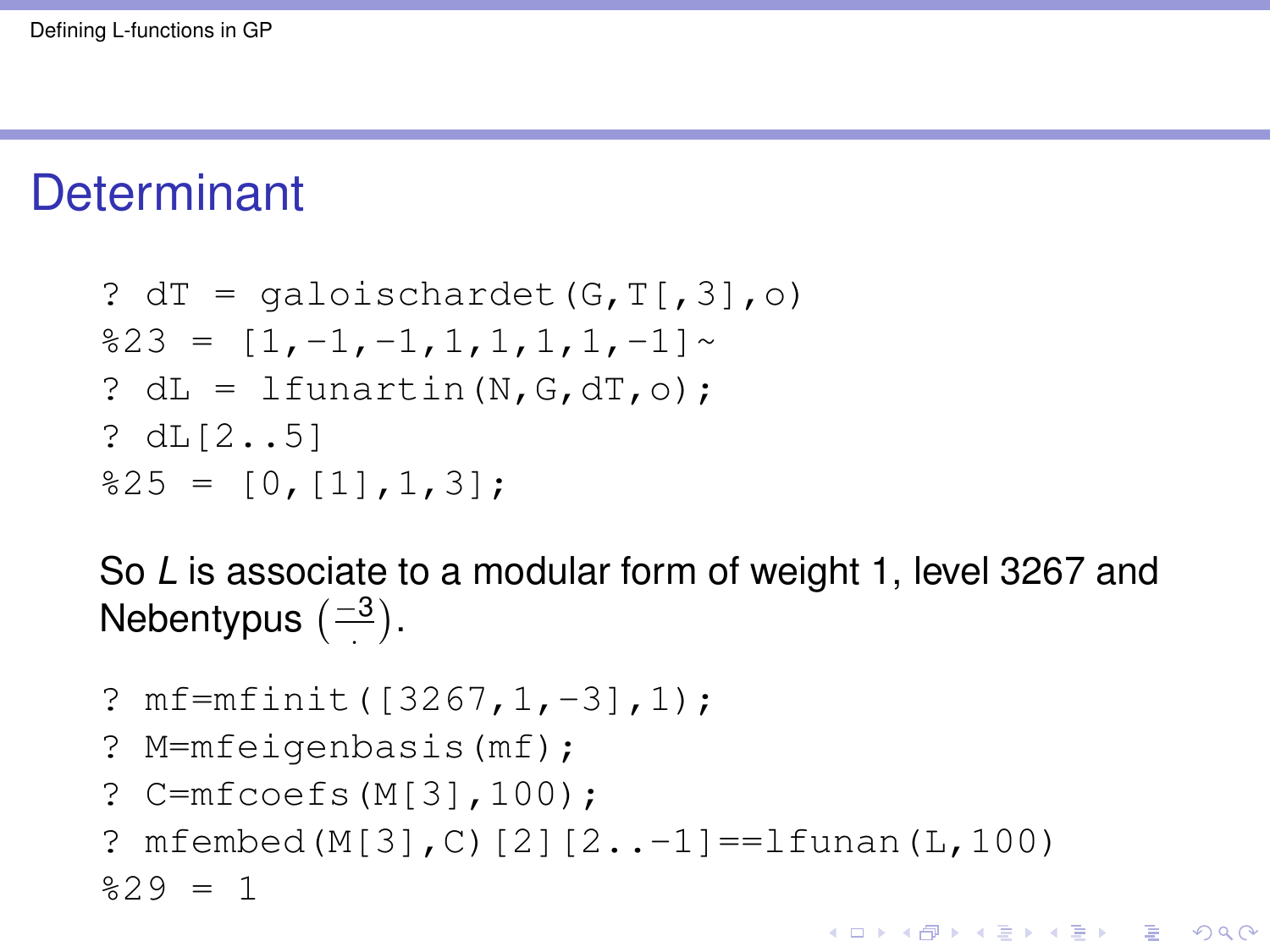## Link to E

#### We reduce the coefficients of *L* modulo 1 + √ −2 of norm 3.

? S = 
$$
\text{Ifunan}(L, 1000); SE = Ifunan(E, 1000);
$$

- ? Smod3 =  $round(real(S)) + round(inaq(S)/sqrt(2));$
- ?  $[$  (Smod3 $[i]$ -SE $[i]$ )  $\$3|i$  <  $[1.1, 1.1]$   $]$  and  $3|$ ,  $qcd(i, 33)$  =  $=1$ %29 = [0,0,0,0,0,0,0,0,0,0,0,0,0,0,0,0,...

**KORK ERKER ADAM ADA** 

The coefficients of *L* are congruent to the coefficients of the *L*-function associated to *E* modulo  $1 + \sqrt{-2}$ .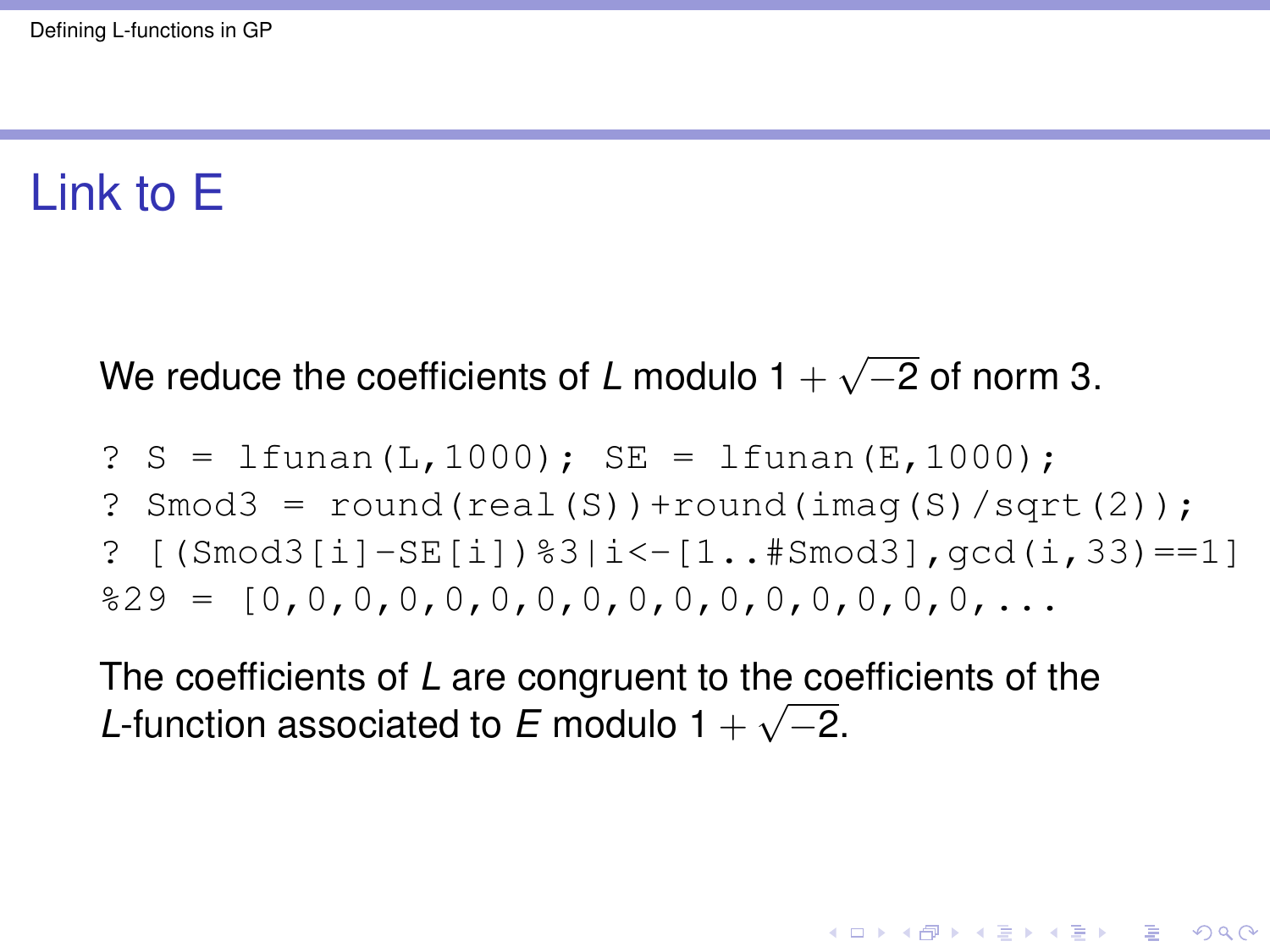## Quotient of Hecke *L*-function

#### We will write *L* as  $L_1/L_2$ , where  $L_1$  and  $L_2$  are two Hecke *L*-functions.

```
? bnf6=bnfinit(a^6-3*a^5+6*a^4+4*a^3+6*a^2-3*a+1);
? bnr6=bnrinit(bnf6,1);
? L1=lfuncreate([bnr6,[1]]);
? L1[2..5]
833 = [1, [0, 0, 0, 1, 1, 1], 1, 32019867]? bnf4=bnfinit(a^4-a^3+3*a^2+a-1);
? pr4 = idealprime(bnf4, 3)[1];? bnr4=bnrinit(bnf4,[pr4,[0,1]]);
? L2=lfuncreate([bnr4,[1]]);
? L2[2..5]
\$38 = [0, [0, 0, 1, 1], 1, 9801]
```
K ロ ▶ K @ ▶ K 할 ▶ K 할 ▶ | 할 | K 9 Q Q